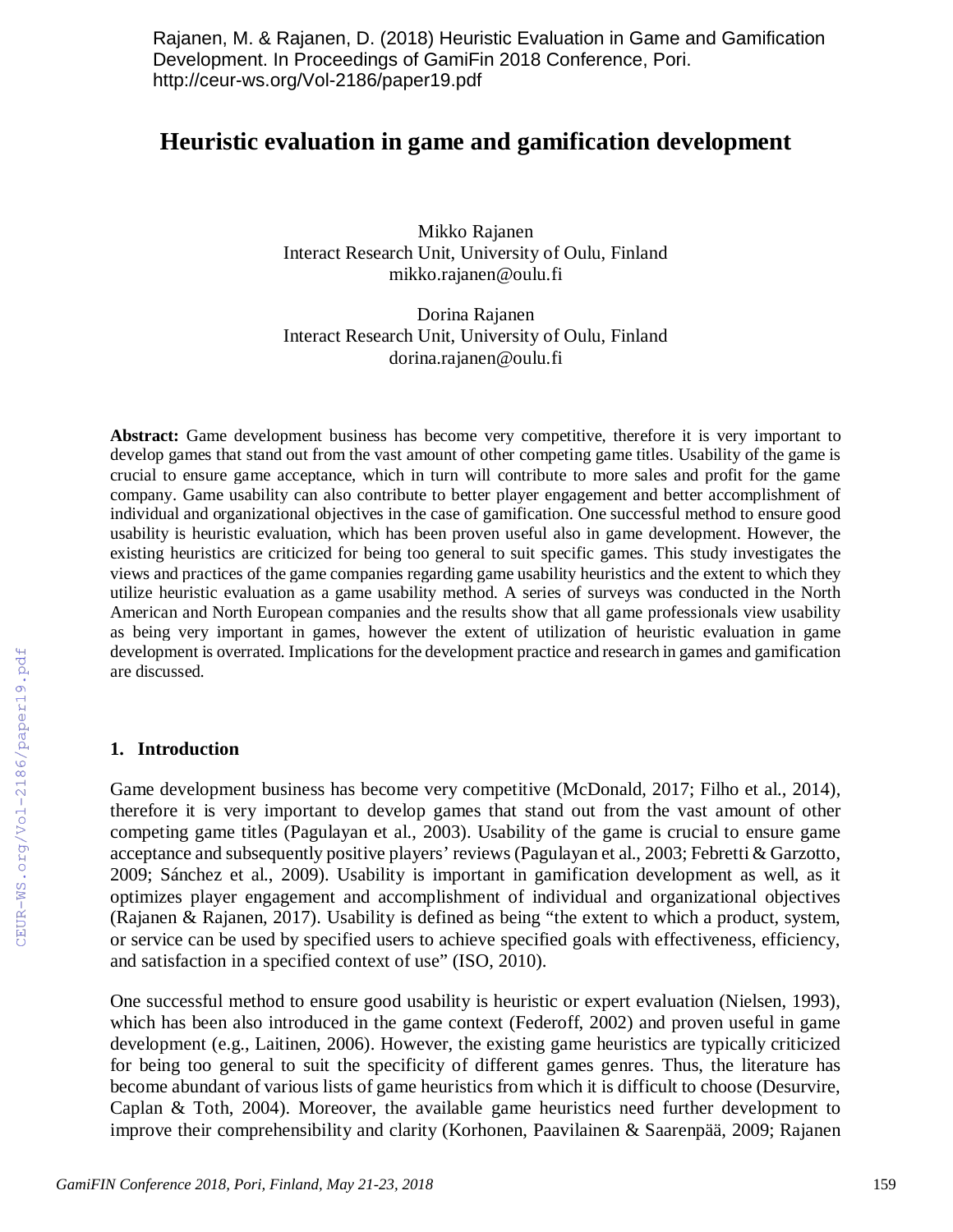& Nissinen, 2015; Amaro et al., 2016). Furthermore, the conceptualization of game usability represents also an issue in employing heuristic evaluation as the understanding and definition of game usability affects the way heuristic evaluation is conducted, its scope, and the categories in the heuristic list. Some game usability heuristic lists include only issues of interface, controls, and methods of interaction (Pinelle, Wong & Stach, 2008), while others add also aspects of gameplay and mechanics (Federoff, 2002).

This study investigates through a survey approach the views and practices of the game companies regarding game usability heuristics and the extent to which they utilize heuristic evaluation as a game usability method. The aim is to understand the practice of game heuristic evaluation given the current debate in the literature on what constitutes game usability and effective game usability heuristics. The purpose is also to understand how game heuristics adoption could contribute to the design and development of effective gamification systems that reach their goals to motivate users to utilize them and to change their behavior towards the desired target.

The paper is structured as follows. Section 2 presents a brief state-of-the art of game heuristics research. Section 3 presents the state-of-the-art of game heuristics practice in North America and Northern Europe. Section 4 discusses the findings, existing research on heuristic evaluation in relation with gamification, implications to research and practice, and concludes the paper.

### **2. Game heuristics in the gamification context**

Heuristic evaluation (HE) is a widely used software usability evaluation method in industry because it is considered a discount usability method not requiring a lot of infrastructure, time, and money (Nielsen, 1993; Schaffer, 2008; Desurvire & El-Nasr, 2013). It involves a group of experts evaluating a software product guided by a list of so-called heuristics that provide rules of bestpractice design, first individually and then as a group. A single person can also perform HE, although using more than one evaluators is recommended in order to find more problems (Livingston, Mandryk & Stanley, 2010).

Heuristics can be used in game development as early as in the concept design phase and prototype phase, where they can help to inspire a creative player experience (Desurvire & El-Nasr, 2013) as well as to identify usability problems before becoming too expensive and difficult to fix (Desurvire, Caplan & Toth, 2004; Pinelle, Wong & Stach, 2008). Although most of the generic heuristic lists can be used in analyzing the user interface of a game (see Laitinen, 2006), these heuristics still fail to address the fundamental game play issues (Federoff, 2002).

Federoff (2002) created a set of 40 game usability heuristics that are categorized into game interface, game mechanics, and gameplay heuristics. This is the first set of heuristics targeted to games and many of the subsequent game heuristics build on it (see e.g., Desurvire, Caplan & Toth, 2004). Desurvire et al.' heuristic list has four categories (gameplay, story, mechanics, and usability heuristics) and has been found to be very helpful in early phases of game design for evaluating general issues. Further developments of game heuristics targeted specific genres (Desurvire & Wiberg, 2009), mobile games (Korhonen & Koivisto, 2006), multi-player games (Korhonen & Koivisto, 2007; Song & Lee, 2007), and social media platforms (Papaloukas, Patriarcheas & Xenos, 2009).

Several authors focused on developing general heuristics for games instead of targeting those to specific genres or types of games (see e.g., Schaffer, 2007; Pinelle, Wong & Stach, 2008; Koeffel et al., 2010). Pinelle et al. (2008) created a set of usability heuristics focusing mainly on identifying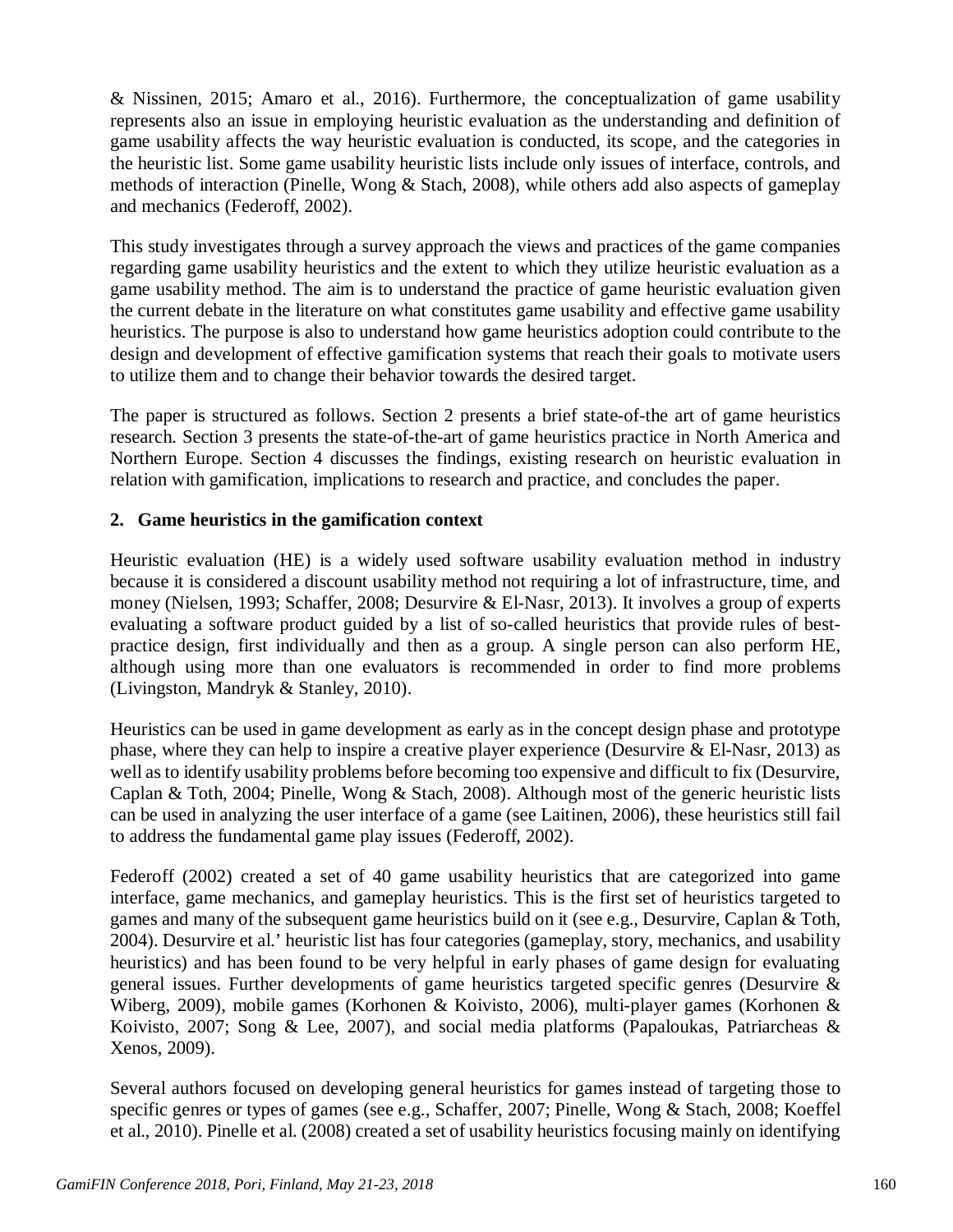usability problems; they thought that earlier heuristics focused too much on engagement and fun, while failing to consider usability in the traditional sense. Koeffel et al. (2010) formed a list of heuristics for evaluating usability across multiple game genres based on existing literature; they have also decided to omit the concept of flow from their heuristics due to criticism presented in the literature. Their game usability heuristics are built around a modular framework consisting of three categories: device specific heuristics, gameplay and game story heuristics, and virtual interface heuristics.

Some of the existing game heuristics are of particular relevance in the gamification context, where the educational or instructional aspect, the engagement, and the fact that the users are not necessarily experienced players or gamers are issues of primary concern. Gamification represents the use of game design elements in non-gaming systems to improve user experience and user engagement (Deterding, Sicart, Nacke, O'Hara, & Dixon, 2011). Gamification is viewed as having a business or organizational orientation (Werbach & Hunter, 2012), namely gamification is considered beneficial to an organization or goal (such as education) by creating and maintaining intrinsic motivation of users to achieve desired target behaviors through the play of a well-designed game.

The design of gamification involves introducing game-design elements into the software development of the target system, and it is challenging. Thus, game heuristics can facilitate the development of the gamification system and ensure that the target objectives of the system are fulfilled. A relevant research in this respect, in particular applicable to the educational aspect of gamification, is that by Omar & Jaafar (2010) who developed the first set of playability heuristics targeted to educational games. This set of 34 heuristics focuses on five aspects: user interface, playability, content, pedagogical, and multimedia. Sweetser, Johnson, and Wyeth (2012) created a heuristic list of 165 heuristics for evaluating real-time strategy games based on the gameflow model by Sweetser & Wyeth (2005) to achieve detailed gameflow criteria for one game genre. These heuristics have eight categories: control, immersion, concentration, player skills, challenge, clear goals, and social interaction (Sweetser et al., 2012); these could be applicable to gamification design to ensure flow and engagement. Desurvire & Wiberg (2015) introduced a set of heuristics focusing on the experience of the new players, particularly casual gamers. They addressed the game usability and game usability heuristic evaluation through the concept of game approachability, which they define as making games initially more friendly, fun, immersive, and accessible for those players who have the desire to play, yet do not always follow-through to actually playing the game.

In addition to the three sets of heuristics above that are relevant to gamification, Tondello, Kappen, Mekler, Ganaba, and Nacke (2016) developed a heuristic list specifically targeted to gamification design. This list distinguishes between three types of heuristics based on the type of motivation the system is targeting: intrinsic, extrinsic, and context-dependent motivations.

### **3. Heuristics evaluation practice**

To understand how practitioners perceive game usability and practice heuristic evaluation, a series of surveys among North American (Canada and USA) and North European (Denmark, Finland, Ireland, Latvia, Lithuania, Sweden, UK) companies was conducted. Data were collected as part of a larger, long-term research effort to understand the views of practitioners on usability and their utilization of usability methods in the game development. The present study focuses on data collected during 2012-2016 starting in Finland (2012), then extending to other Northern European countries (2014) and further to North America (2016). The survey reached in total 331 companies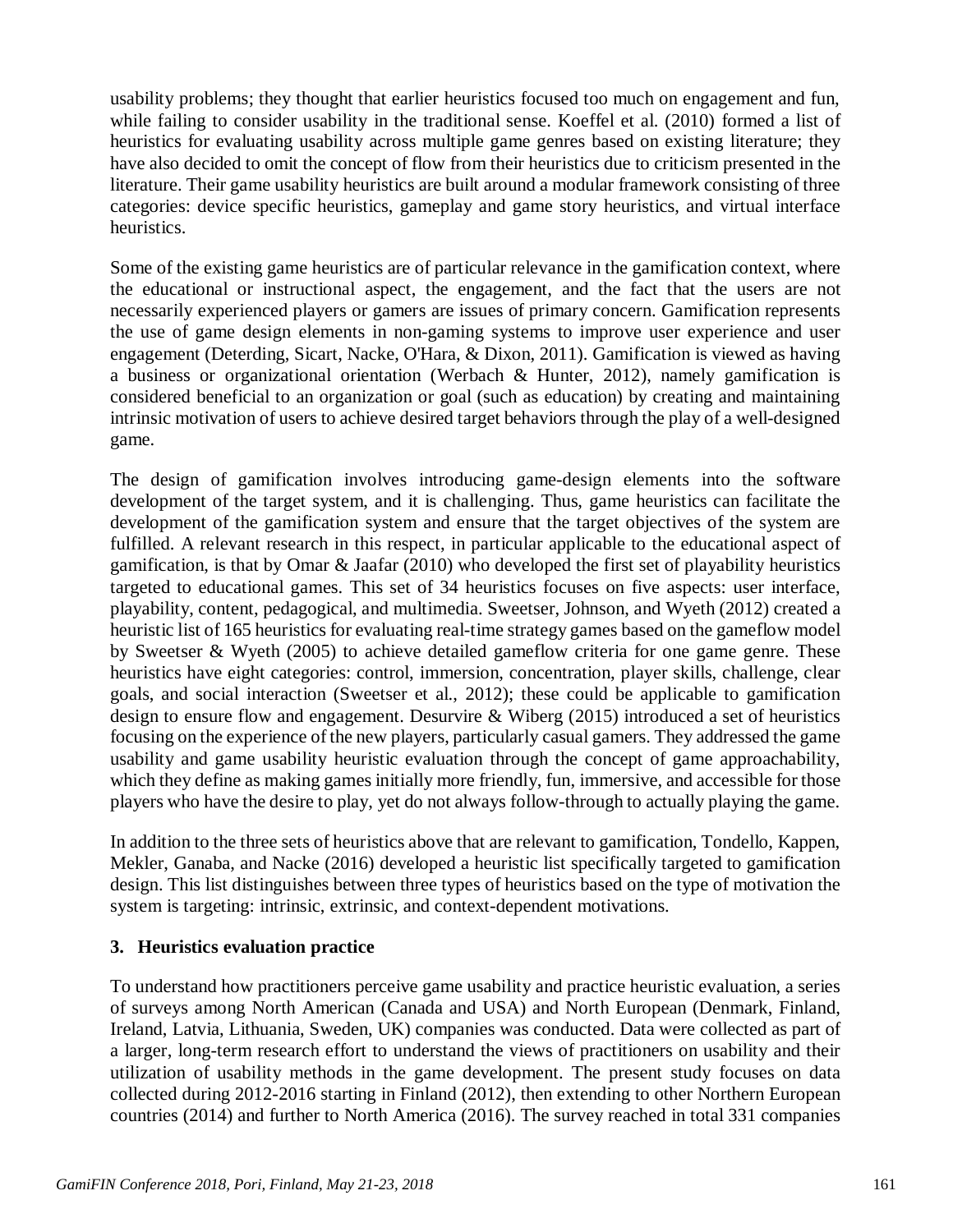in North Europe (NE) and 802 companies in North America (NA), whose contact information was mainly available on gamedevmap.com.

The first survey, which was conducted in Finland in 2012, contained mainly open answers and the obtained data were coded and used to form categories (Hsieh & Shannon, 2005) that were utilized in the subsequent surveys as multiple-choice answers or multiple answers in close-ended questions. The questionnaire consisted of 39 questions: 29 close-ended questions and 10 open questions. The questions were in English. In this paper, only questions regarding the concept of game usability and heuristic evaluation are analyzed (see Figure 1). In addition, relevant background information about the participants is reported.

| How important is usability in games in your opinion? (1 Not important at all  5 Very important)<br>Do you conduct usability activities in your company? (Yes / No)<br>Do you use heuristic evaluation to evaluate usability? (Yes / No) |
|-----------------------------------------------------------------------------------------------------------------------------------------------------------------------------------------------------------------------------------------|
| If answered No:                                                                                                                                                                                                                         |
| Why don't you use heuristic evaluation? (multiple-answer question)                                                                                                                                                                      |
| If answered Yes:                                                                                                                                                                                                                        |
| Who does the heuristic evaluation? (Company employees, Outside experts, Other)                                                                                                                                                          |
| Whose task is to perform heuristic evaluation inside the company? (open answer about the job role)<br>How many people are conducting the evaluation? (open answer)                                                                      |
| What heuristic list is used for the evaluation? (multiple-answer question indicating various lists such as<br>Nielsen's list, Federoff's list, Own list, other)                                                                         |
| Why are you using heuristic evaluation? (multiple-answer question)                                                                                                                                                                      |
| What do you think about the existing heuristic lists? (five statements rated on the scale 1 Strongly<br>disagree 5 Strongly agree)                                                                                                      |
| What aspects do you think the concept of usability consists of? (multiple-answer question)                                                                                                                                              |
| <i>Note:</i> The reasons for using (or not using) game HE were collected in the survey by multiple-answer questions.                                                                                                                    |

The possibility to give additional reasons in open answers was also provided to respondents. However, no open answers have been supplied by respondents. In Finland, only open answers have been given which were further coded into the multiple-answer questions for the subsequent surveys.

### **Figure 1. Selected questions about game usability and heuristic evaluation**

A total of 59 valid responses were received from NA and 45 valid responses from NE, the response rate being 7.4% and 16,8%, respectively. The respondents were professionals with different roles in game development; the unit of analysis of the survey data was company. Company size varied from very small (1 to 5 employees) to large (over 100 employees). The dataset includes the data from Finland, which were coded in a structured way and to match the subsequent surveys.

### *3.1 The concept of game usability*

Usability was regarded as very important in games by both NA companies (average score 4.68 on a 5-point Likert scale) and NE companies (4.69). When asked to rate the importance of different aspects of game usability such as interface, controls, user experience, flow, game mechanics, the top three aspects associated with game usability were user interface, controls, and user experience. Table 1 shows the ratings by region. No significant differences were found among the ratings in NA and NE by employing the Mann-Whitney test. Game mechanics, fun and gameplay as well as flow and game challenge are not viewed amongst the most important aspects of game usability by many of the respondents.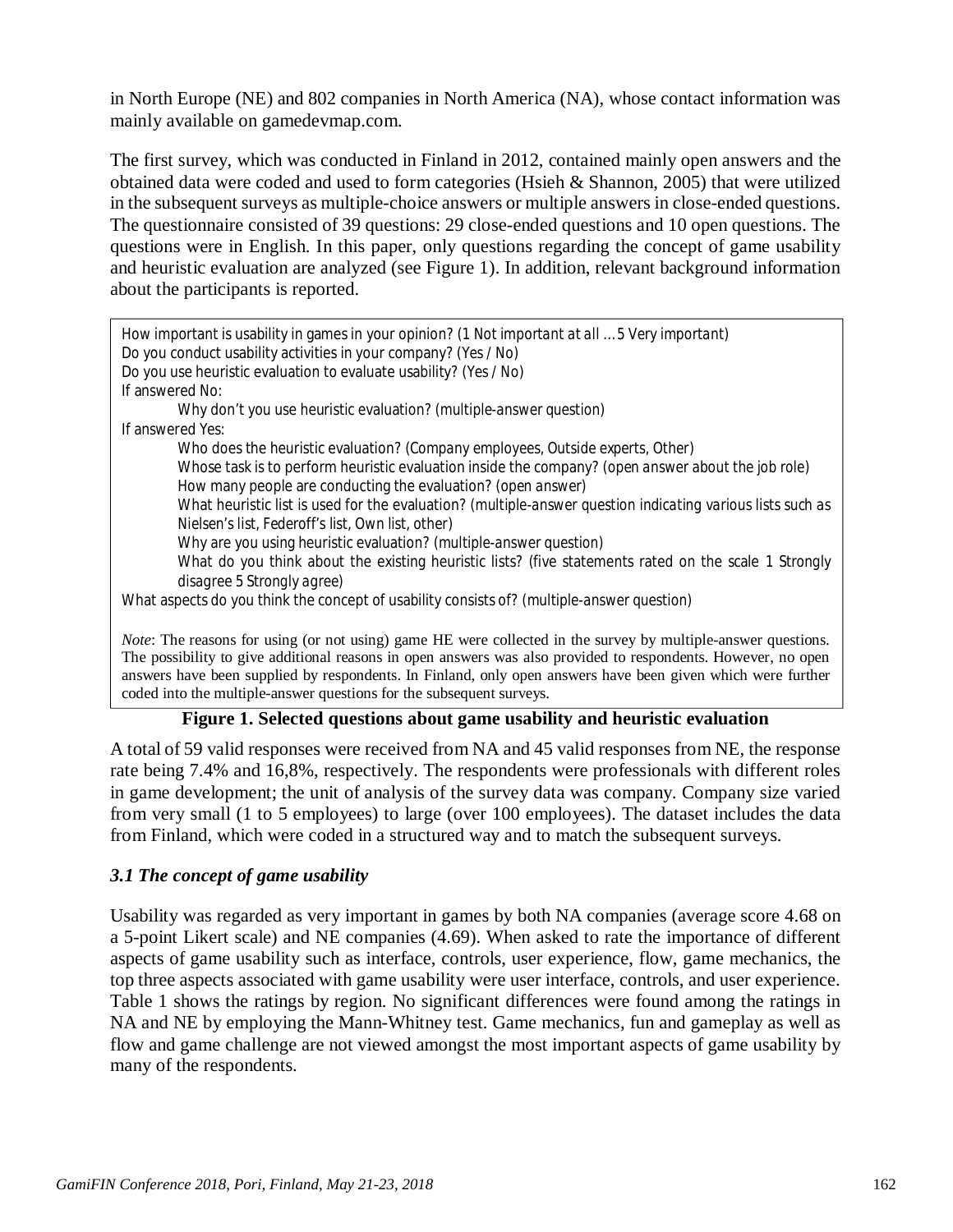| Aspect of       | NE companies $(N = 45)$ |      | NA companies $(N = 59)$ |      | Total $(N = 104)$ |      |  |
|-----------------|-------------------------|------|-------------------------|------|-------------------|------|--|
| usability       | n                       | %    | n                       | %    | n                 | %    |  |
| User interface  | 42                      | 93 % | 49                      | 83 % | 91                | 88 % |  |
| Controls        | 41                      | 91 % | 51                      | 86 % | 92                | 88 % |  |
| User experience | 38                      | 84 % | 53                      | 90 % | 91                | 88 % |  |
| Flow            | 32                      | 71 % | 39                      | 66 % | 71                | 68 % |  |
| Challenge       | 26                      | 58 % | 40                      | 68 % | 66                | 63 % |  |
| Gameplay        | 25                      | 56 % | 39                      | 66 % | 64                | 62 % |  |
| Fun             | 22                      | 49 % | 36                      | 61 % | 58                | 56 % |  |
| Mechanics       | 20                      | 44 % | 38                      | 64 % | 58                | 56 % |  |

**Table 1. Aspects of game usability**

### *3.2 Heuristic evaluation*

Table 2 shows the extent of employing heuristic evaluation in the sample of companies conducting usability activities ( $n = 34$  and 50 in NE and NA, respectively). The proportion of NA companies performing HE (28%) is greater than in NE (18%). Nevertheless, the overall utilization of this approach seems overrated, in reality reaching only 24% of the sampled companies that perform usability activities.

| Game companies |    | <b>Perform usability activities</b> | Perform game HE |  |  |
|----------------|----|-------------------------------------|-----------------|--|--|
|                |    | $\%$                                |                 |  |  |
| NE companies   | 34 |                                     |                 |  |  |
| NA companies   | 50 |                                     | 4               |  |  |
| Total          | 84 |                                     |                 |  |  |

**Table 2. Heuristic evaluation in game development**

Companies not conducting HE have given different reasons for not employing game HE (Table 3). Among them is lack of awareness, perceived time costs or other costs (too time consuming, no time to test new methods, expensive), lack of human resources to perform HE, lack of knowledge or expertise, not perceiving HE as worthwhile, and perceived unsuitability of the heuristic lists (e.g., too general, not comprehensive, unsuited for own games).

|  |  |  | Table 3. Reasons given for not using heuristic evaluation in game development |  |  |
|--|--|--|-------------------------------------------------------------------------------|--|--|
|  |  |  |                                                                               |  |  |

| <b>Reason</b>                             | <b>NE</b> companies<br>$N = 34(n)$ | <b>NA</b> companies<br>$N = 50(n)$ | <b>Total</b><br>$N = 84(n)$ |
|-------------------------------------------|------------------------------------|------------------------------------|-----------------------------|
|                                           |                                    |                                    |                             |
| Did not know about HE                     |                                    | 20                                 | 31                          |
| Did not know how to use HE                |                                    | 10                                 | 13                          |
| Thought that HE is too time consuming     |                                    |                                    |                             |
| Did not think it is worthwhile            |                                    |                                    |                             |
| No suitable existing heuristic lists      |                                    | 4                                  |                             |
| Not enough people to conduct HE           | っ                                  | ↑                                  |                             |
| Seen as too expensive                     |                                    |                                    |                             |
| HE did not produce good results when used |                                    |                                    |                             |
| Other                                     |                                    | 3                                  |                             |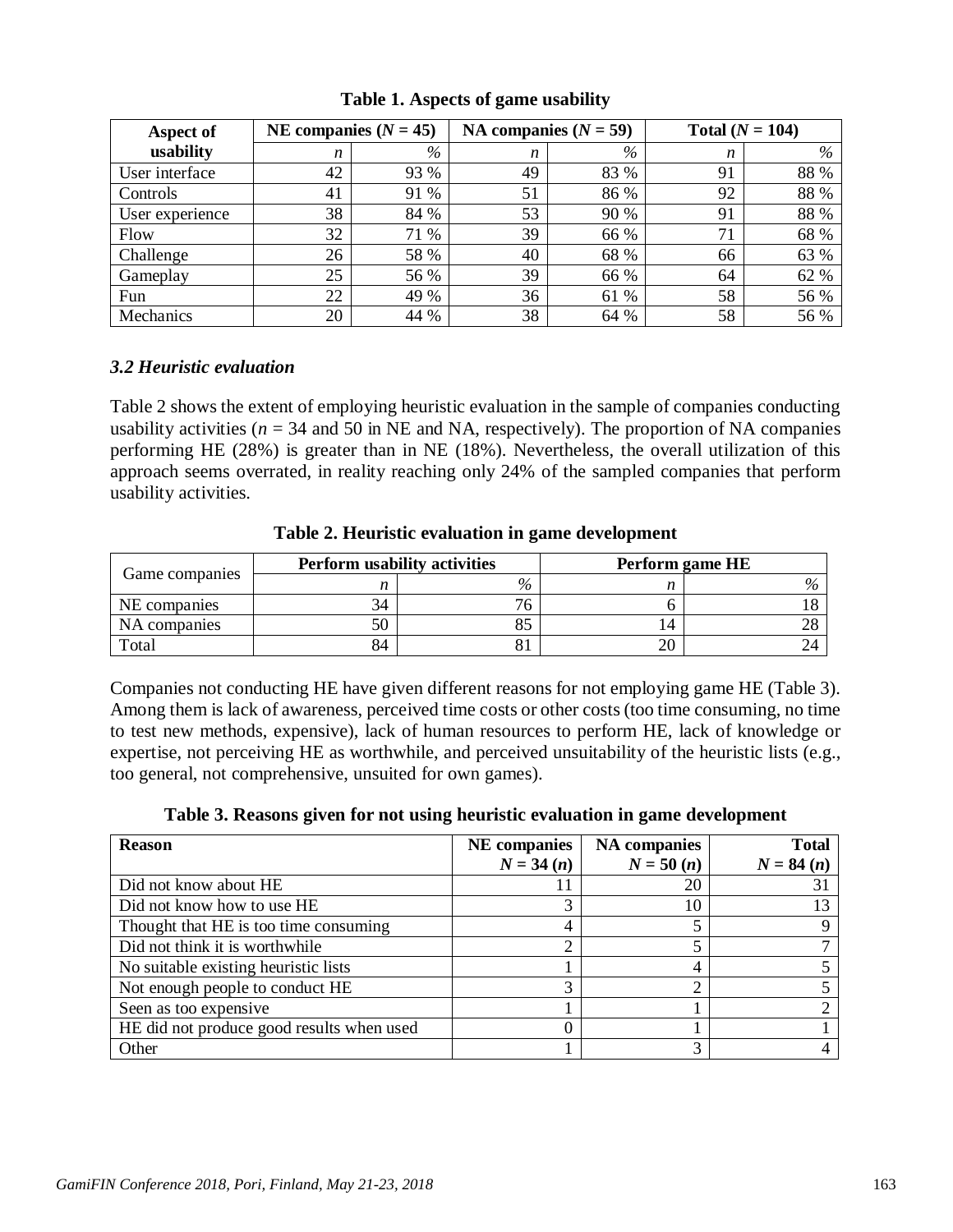Among the reasons of employing HE, respondents noted that HE is cheap, effective, easy to use, fast to perform, and reduces the number and/or severity of usability problems. Table 4 shows the reasons given for using heuristic evaluation as part of usability evaluation.

| <b>Reason</b>                                 | <b>NE</b> companies | <b>NA</b> companies | <b>Total</b> |
|-----------------------------------------------|---------------------|---------------------|--------------|
|                                               | $N = 6(n)$          | $N = 14(n)$         | $N = 20(n)$  |
| HE is an effective way to find problems       |                     |                     |              |
| Proactive use of HE reduces the number of     |                     |                     |              |
| problems found in later stages of development |                     |                     |              |
| HE is easy to use                             |                     |                     |              |
| HE is not too time consuming                  |                     |                     |              |
| HE is a cheap method                          |                     |                     |              |
| Other                                         |                     |                     |              |

**Table 4. Reasons given for using heuristic evaluation in game development**

When asked to characterize the existing heuristics lists, many respondents using HE characterized them in a positive light (Figure 2). Moreover, the majority of the respondents indicated that there exists many lists and that the heuristics should be specific to each game genre or each new game.



## **Figure 2. How respondents characterized the existing heuristic lists, N = 18 (data from Finland not available)**

The way the game HE was employed varied with respect to company size, to whether the evaluation is done by own employees or by external experts, and to the kind of team involved in HE. The general profile of a team performing HE is one that functions within a large company, with own employees as usability experts, and typically consisting of a single member. In NA, teams of three members and external usability experts were also common. Different roles were involved in HE such as player champion, lead designer, user researcher, programmer, quality assurance specialist. Companies used as game heuristics mainly their own lists, as well as Nielsen's list of heuristics adapted or used together with own list.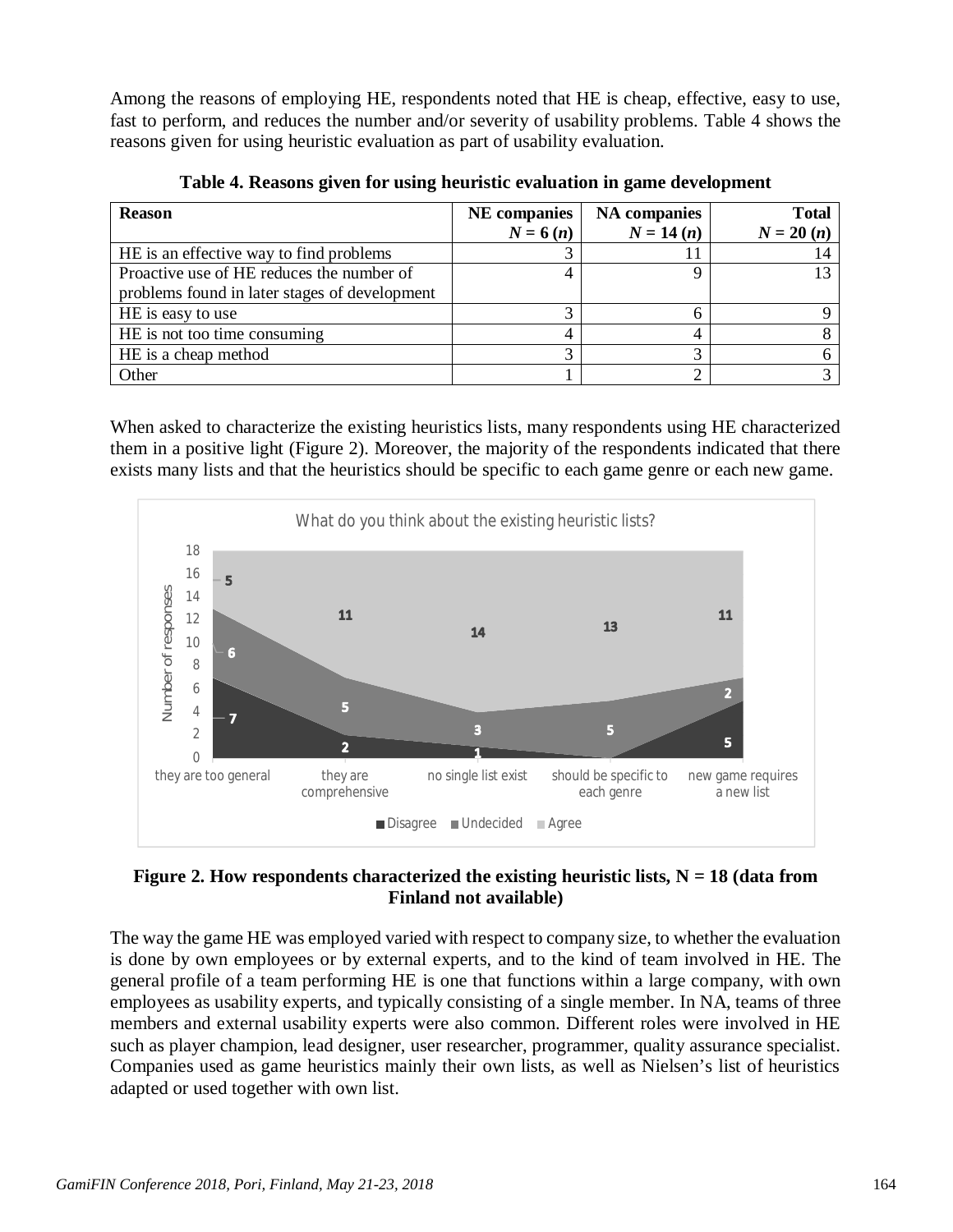### **4. Concluding discussion**

This study described the state-of-the-art of heuristic evaluation in game development companies. The aim was to understand the practice of game heuristic evaluation given the current debate in the literature on what constitutes game usability and effective game usability heuristics. The purpose was also to understand how game heuristics adoption could contribute to the design and development of effective gamification systems that reach their goals to motivate users to utilize them and to change their behavior towards the desired target. Though the sample size of surveyed companies is relatively small, the findings provide interesting and valuable insight on how companies understand game usability and apply game heuristics in game development with implications to gamification development.

### *4.1 Findings and implications for game heuristics research and practice*

Game usability was seen mostly associated with user interface, controls, and user experience, which are general aspects of usability not specific to games. The more specific aspects such as flow, challenge and gameplay were also seen related to usability, but they did not reach consensus as to their importance among the developers. Moreover, fun and game mechanics were the least associated with game usability. However, a slight trend could be observed in the North American companies which recognize these attributes as part of game usability to a larger extent.

Regarding game heuristic evaluation, the data show to some degree that game heuristics evaluation is overrated in literature as compared to reality, a significantly large amount of sampled companies not being involved in heuristic evaluation despite its stated benefits in the literature (Nielsen, 1993; Schaffer, 2008; Desurvire & El-Nasr, 2013). Various reasons were exposed as to not using heuristics in game evaluation such as the lack of knowledge and experts, lack of time, and lack of suitable heuristics. These findings call for future research on promoting the heuristic evaluation to game companies and providing game heuristics that are clearer, easier to understand and apply in practice, and providing examples similarly to the ones developed by Nielsen (Nielsen, 1993).

The majority of the companies which employed game heuristic evaluation developed and used own heuristic lists, and/or used an adapted Nielsen's list. Moreover, respondents involved in heuristic evaluation considered that specific lists should exist for specific genres and new games. These results indicate a natural practice and an expected attitude towards game heuristics, given that on the other hand, the majority of the practitioners found the existing heuristics unsuitable. However, ideally, heuristics are a means to provide some form of standardization among similar products, thus creating heuristics for each game or gamification system is neither economically sustainable nor conceptually justified. Perhaps researchers and practitioners together should agree on what constitute good game heuristics, to avoid unnecessary efforts to be spent on creating tailored heuristics that are difficult to use outside their domain. Thus, there is a need for a collaborative effort between researchers and practitioners to develop heuristics that are comprehensive and useful to practitioners, and to increase the awareness, adoption and diffusion of heuristic evaluation practice in the game companies. More case studies (similar to that by Laitinen, 2006) and surveys should be conducted to explore also the benefits of game and gamification heuristics in development contexts.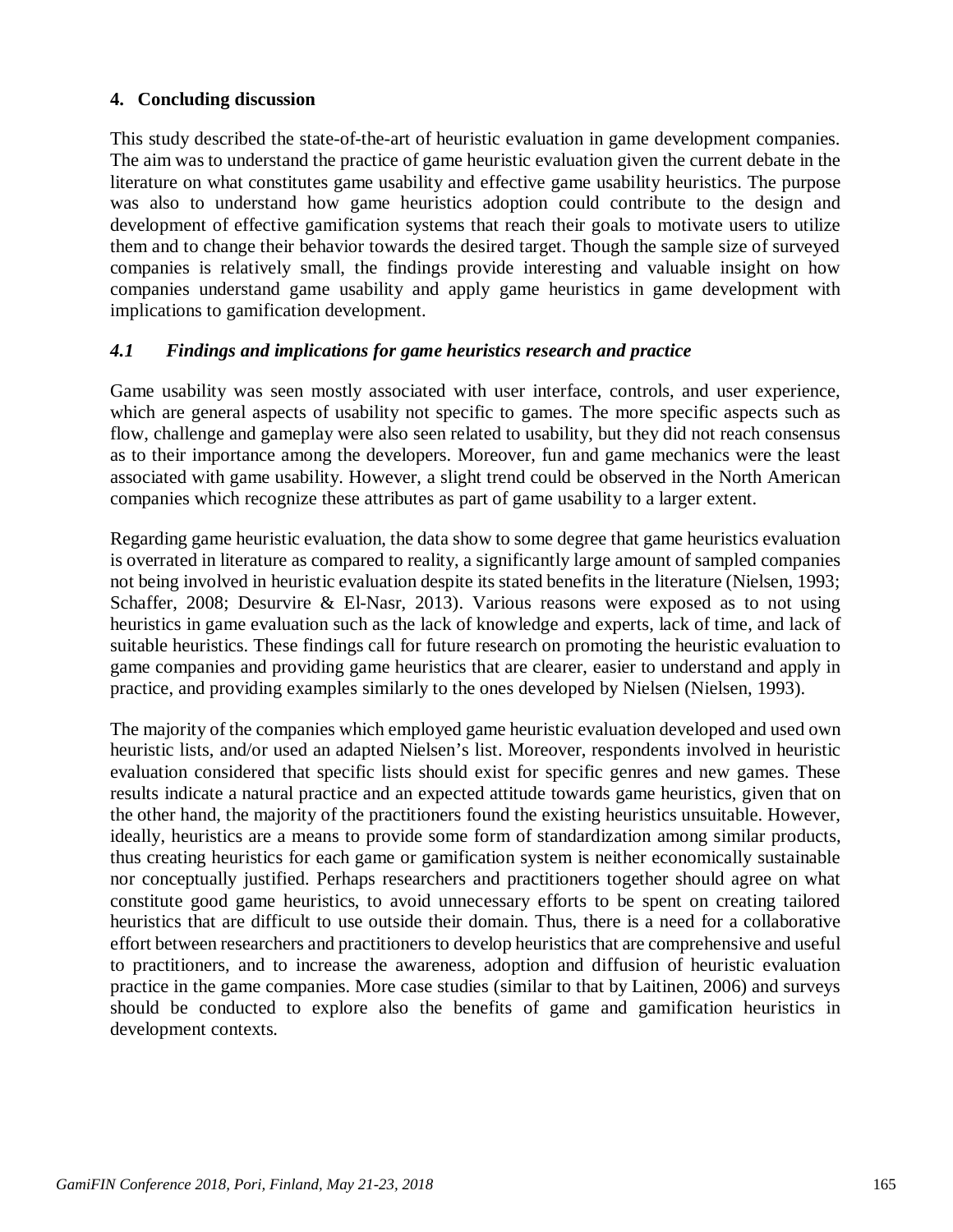### *4.2 Implications for gamification heuristics research and practice*

Some implications and further research questions that are pointed out by this research are regarding the gamification context. One aspect regards the gamification development context and the other the gamification heuristics. Huotari and Hamari (2012) suggest that gamification is a value cocreation process to "enhancing a service with affordances for gameful experiences" that takes place as a collaborative act between developer and player or user. However, there is a lack of studies on how gamification is dealt with in a development context, therefore research should address this topic too in order to advance the gamification practice and to determine the value of gamification and gamification heuristics for game development companies. Our study provides an initial step in this direction. Examples of further research questions are as follows. Does the gamification design and development typically elaborate itself in a game development company or in ad hoc setting dictated by momentary needs (for example, in classroom, to improve some performance metrics and engagement, the teacher is adapting the teaching in a gamified manner)? To what extent game development companies are involved in gamification-system development? Are gamification developers familiar with heuristic evaluation? Do they use heuristic evaluation and if yes, do they employ specific gamification heuristics developed and used for this purpose?

Many respondents highlighted the need for specific heuristics for different genres and for new games, thus research on gamification heuristics is timely. Gamification is typically referred to as employing game elements such as leaderboards, levels, digital rewards (e.g., points or badges, realworld prizes), competitions and social or peer pressure (see e.g., Deterding et al., 2011; Lister et al., 2014) to elicit user engagement through intrinsic and extrinsic motivation (see Karatassis & Fuhr 2016). Relevant research questions are as follows. To what extent gamification heuristics should include guidelines about these game elements? How usability can be integrated into gamification heuristics to ensure optimal flow, engagement and reach of target behavior? An initial step in this direction is done by Tondello et al. (2016) who provide a list of 28 gameful design heuristics to identify design gaps in gamification systems based on motivation types. Our literature research has identified also that heuristics that focus on educational aspects of the game (Omar & Jaafar, 2010), gameflow and engagement (Sweetser et al., 2012), and new or casual players (Desurvire & Wiberg, 2015) can provide valuable guidelines to be adapted to the gamification context. Moreover, the survey data showed that practitioners viewed game usability as an important aspect in games. Then again, they rated the user interface, controls and user experience as the top three most important aspects of game usability. Thus, gamification heuristics should take into account these usability aspects.

Future research should investigate further these issues especially in the company context to assess the integration of heuristics evaluation in gamification development and developer's attitude and awareness of game and gamification heuristics.

### **Acknowledgements**

We thank Janne Rautio, Joonas Nissinen and Juho Tapani for their contribution in collecting the data and performing an initial data analysis.

### **References**

Amaro, A. C., Veloso, A. I., & Oliveira, L. (2016). Social games and different generations: A heuristic evaluation of Candy Crush Saga. In *Technology and Innovation in Sports, Health and Wellbeing (TISHW)*, International Conference on (pp. 1-8). IEEE.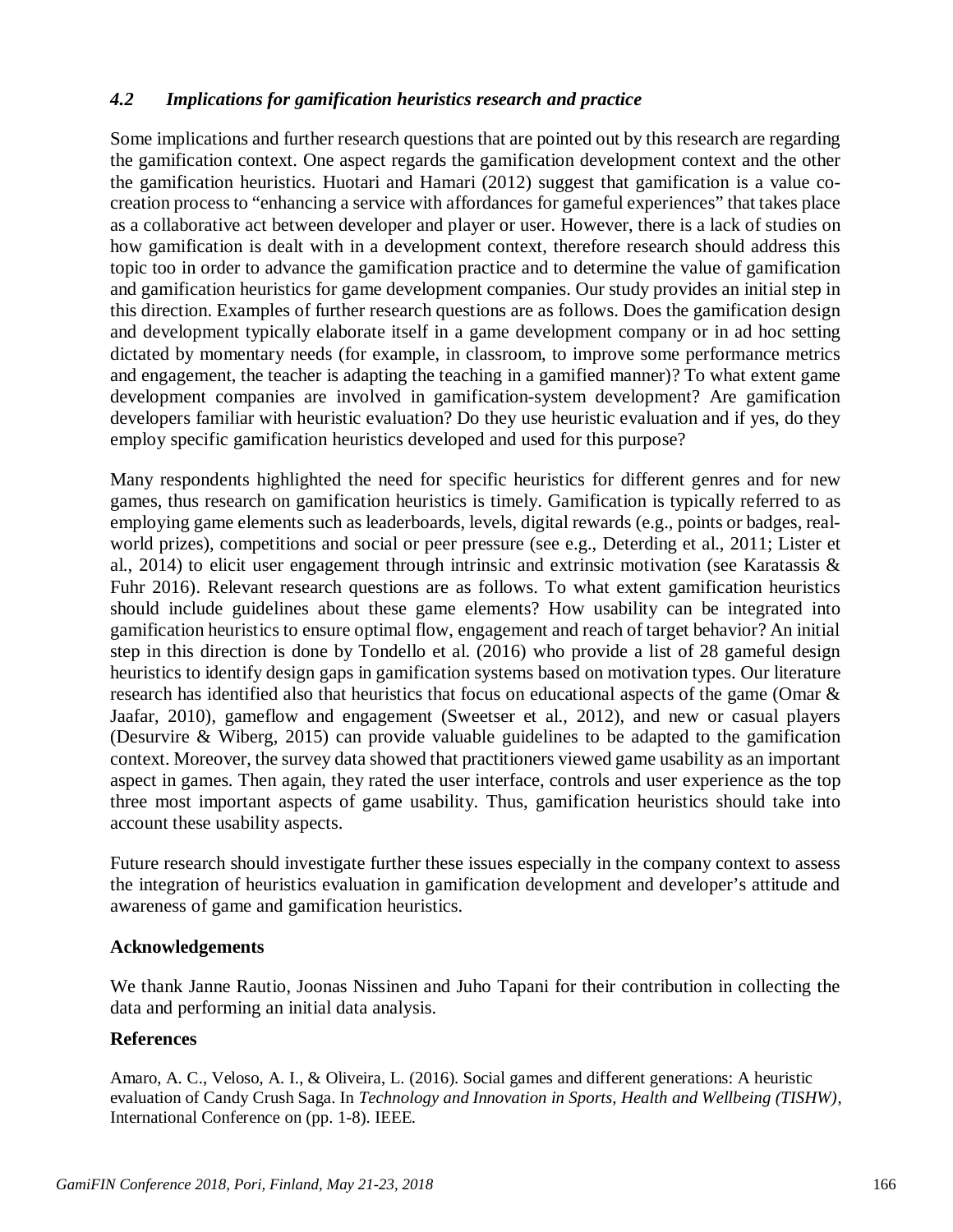Desurvire, H., & Wiberg, C. (2015). User Experience Design for Inexperienced Gamers: GAP—Game Approachability Principles. In *Game User Experience Evaluation* (pp. 169-186). Springer International Publishing.

Desurvire, H., Caplan, M., Toth, J.A. (2004). Using heuristics to evaluate the playability of games. *CHI '04*: *Extended Abstracts on Human Factors in Computing Systems*, 1509-1512.

Desurvire, H., El-Nasr, M.S. (2013). Methods for game user research: Studying player behavior to enhance game design. *Computer Graphics and Applications, IEEE*, vol. 33(4), 82-87.

Desurvire, H., Wiberg, C. (2009). Game usability heuristics (PLAY) for evaluating and designing better games: The next iteration, *Lecture Notes in Computer Science*, vol. 5621, 557-566.

Deterding, S., Sicart, M., Nacke, L., O'Hara, K., & Dixon, D. (2011). Gamification: using game-design elements in non-gaming contexts. In *CHI'11 Extended Abstracts on Human Factors in Computing Systems* (2425-2428). ACM.

Febretti, A., & Garzotto, F. (2009). Usability, playability, and long-term engagement in computer games. In *CHI'09 Extended Abstracts on Human Factors in Computing Systems* (pp. 4063-4068). ACM.

Federoff, M.A. (2002). *Heuristics and usability guidelines for the creation and evaluation of fun in video games*. Indiana University, Bloomington.

Filho, V., Moreira, Á. V. M., & Ramalho, G. L. (2014). Deepening the understanding of mobile game. In *Computer Games and Digital Entertainment (SBGAMES)*, 2014 Brazilian Symposium on (pp. 183-192). IEEE.

Huotari, K., & Hamari, J. (2012, October). Defining gamification: a service marketing perspective. In *Proceeding of the 16th international academic MindTrek conference* (pp. 17-22). ACM.

Hsieh, H. F., & Shannon, S. E. (2005). Three approaches to qualitative content analysis. *Qualitative health research, 15*(9), 1277-1288

ISO (2010). ISO 9241-210: *Ergonomics of human system interaction-Part 210: Human-centred design for interactive systems*. International Standardization Organization (ISO).

Karatassis, I., & Fuhr, N. (2016). Gamification for WebSAIL. In *GamifIR@ SIGIR* (pp. 15-20).

Koeffel, C., Hochleitner, W., Leitner, J., Haller, M., Geven, A., Tscheligi, M. (2010). Using heuristics to evaluate the overall user experience of video games and advanced interaction games. In R. Bernhaupt (Ed.), *Evaluating User Experience in Games* (pp. 233-256). Springer.

Korhonen, H., Koivisto, E.M.I. (2006). Playability heuristics for mobile games. *MobileHCI '06: Proceedings of the 8th conference on Human-computer interaction with mobile devices and services*, 9- 16.

Korhonen, H., Koivisto, E.M.I. (2007). Playability heuristics for mobile multi-player games. *DIMEA '07: Proceedings of the 2nd international conference on Digital interactive media in entertainment and arts*, 28-35.

Korhonen, H., Paavilainen, J., Saarenpää, H. (2009). Expert review method in game evaluations: comparison of two playability heuristic sets. *MindTrek '09: Proceedings of the 13th International MindTrek Conference*: *Everyday Life in the Ubiquitous Era*, 74-81

Laitinen, S. (2006). Do usability expert evaluation and test provide novel and useful data for game development?. *Journal of Usability Studies*, *1*(2), 64-75.

Lister, C., West, J. H., Cannon, B., Sax, T., & Brodegard, D. (2014) Just a fad? Gamification in health and fitness apps. *JMIR Serious Games 2* (2): e9. doi: 10.2196/games. 3413.